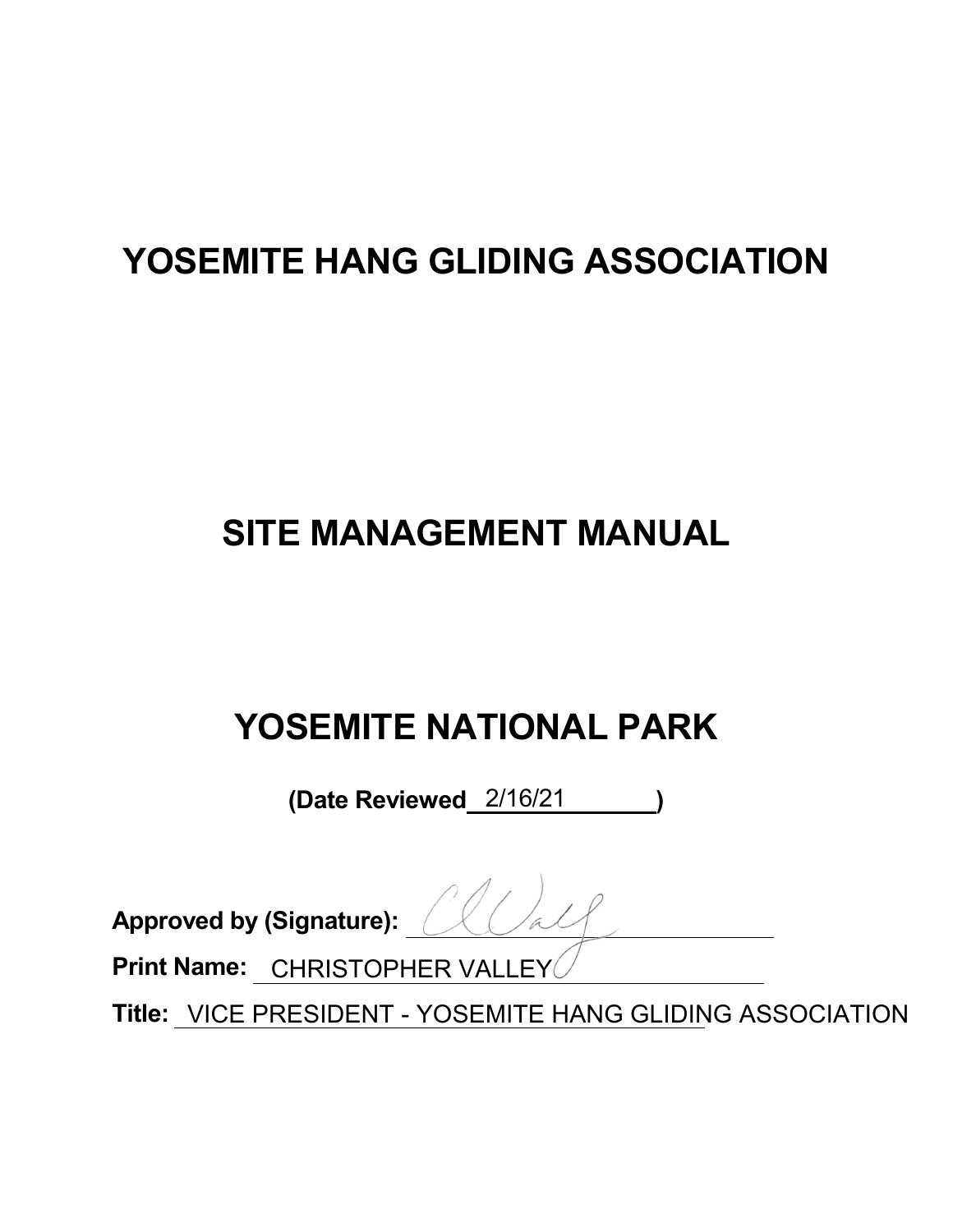# **TABLE OF CONTENTS**

- I. Introduction
- II. Yosemite Hang Gliding Association
- III. Safety Program
	- A. Site Features and Safety Equipment
	- B. Site Procedures and Safety Requirements
	- C. Emergency Response Procedures
	- D. Accident Investigations
	- E. Violation and Incident Reporting

# IV. Appendices

- 1. YHGA Bylaws
- 2. YHGA Site Procedures and Safety Requirements
- 3. YHGA Accident Report Form
- 4. YHGA Incident Report Form
- 5. YHGA Pilot Application Form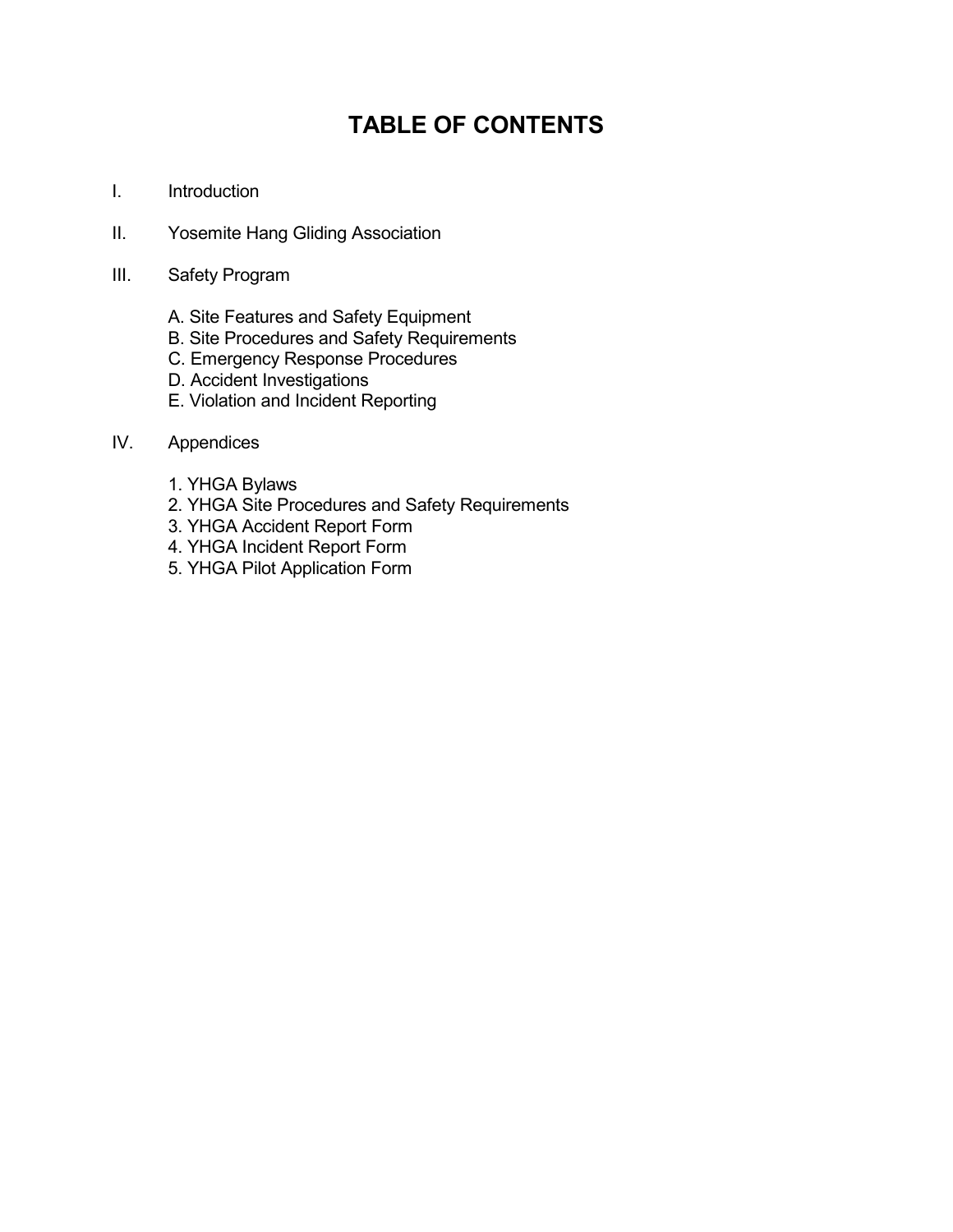# **YOSEMITE HANG GLIDING ASSOCIATION (YHGA)**

# **YOSEMITE NATIONAL PARK HANG GLIDING SITE MANUAL**

# **I. INTRODUCTION**

Yosemite National Park's Glacier Point is a premier site for hang gliding in Northern California. The site is currently open to advanced rated pilots only. Oversight of hang gliding at this site is provided by the Yosemite Hang Gliding Association, Inc. (YHGA) by authority of a Commercial Use Authorization issued by Yosemite National Park for recreational hang gliding. Throughout this manual, hang gliding is meant to include class 1 and 2 non-powered hang gliders only and specifically excludes class 3 (paragliders) and parachutes used in base jumping activities. The purpose of this Site Manual is to set forth the program developed by YHGA to ensure that:

- 1) Hang gliding fully meets Yosemite's standards for safety,
- 2) Hang gliding is compatible with other uses of the Park, and
- 3) Yosemite National Park remains open for recreational hang gliding.

This manual contains a brief description of the Yosemite Hang Gliding Association and the hang gliding Safety Program. The Safety Program sets forth the policy and detailed procedures developed to ensure the safest hang gliding possible at Glacier Point. The appendices contain all of the procedures, forms, and other documentation used in the execution of this program by pilots, YHGA officers, and members.

# **II. YOSEMITE HANG GLIDING ASSOCIATION, INC. (YHGA)**

The Yosemite Hang Gliding Association (YHGA) was formed in 1990 for the purpose of preserving recreational hang gliding at Glacier Point in Yosemite National Park. YHGA is currently affiliated as a Chapter of the United States Hang Gliding & Paragliding Association (USHPA). Its individual members include leading glider manufacturers, innovators in the development of training practices, leaders in the national organization, including examiners and members of the USHPA Board of Directors.

The primary objective of the YHGA Board of Directors is to maintain the successful practice of recreational hang gliding in Yosemite National Park while ensuring that Park rules and regulations are adhered to, and that all hang gliding activities are conducted in the safest possible manner which promotes a positive image of the sport to other Park visitors.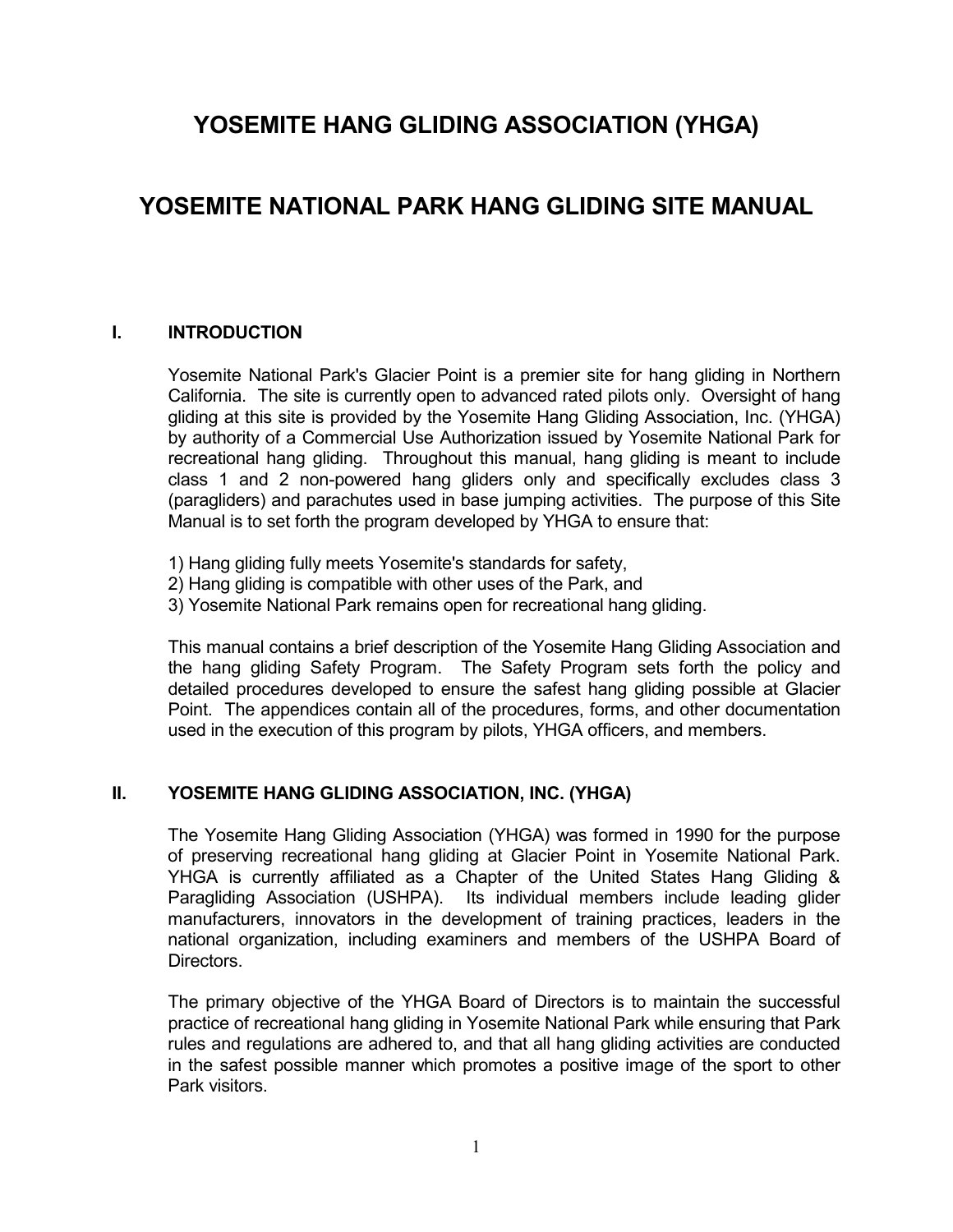The Board of Directors consists of volunteer pilots living throughout California. Due to the geographic separation of the board members, the business of the Association is conducted primarily through the mail and over the internet. Meetings are scheduled on an as needed basis. The board communicates with the membership through a newsletter, or email, which is published a minimum of once a year, normally 30 days before the opening of the Yosemite flying season (generally Memorial Day weekend), and within 60 days of the close of the season (generally mid-September).

The YHGA has established a group of volunteer "Site Monitors" who are authorized to oversee recreational hang gliding activities within Yosemite National Park. It is the responsibility of the Site Monitor to check the qualifications of each pilot seeking to fly within the Park and ensure that each pilot is familiar with the site rules and regulations. The Site Monitor is responsible for ensuring that the safety of the site is not compromised by hazardous conditions or failure of equipment utilized at the site. The Site Monitor is responsible for communicating with the Yosemite National Park Service Emergency Communication Center (ECC), also known as Yosemite Dispatch, to ensure that the air space within Yosemite Valley is clear of other flight activity before allowing any hang glider pilot to launch. The Site Monitors conduct routine inspections of the site and notify the Park and the YHGA Board of Directors of any concerns. The Site Monitors also complete accident and incident reports, and submit recommendations for improvements, if applicable. Copies of all accident and incident reports are forwarded to the YHGA Board of Directors and the Park's representative within 3-7 days. All Site Monitors are required to be first-aid and CPR certified.

# **III. SAFETY PROGRAM**

A high level of safety can be achieved only if all YHGA members work actively toward this goal. The Yosemite Hang Gliding Safety Program is intended to minimize the potential for accidents. The Program includes requirements and procedures for pilots, emergency preparedness and response procedures for accidents, and guidelines for reporting and handling violations of the Site Procedures and Safety Requirements. The program includes associated documentation and report forms for use by YHGA members and guidelines for coordinating the program between YHGA Board members and Yosemite National Park. The Program is fully consistent with USHPA Basic Safety Guidelines, Part 100, and Park emergency procedures.

# A. SITE FEATURES AND SAFETY EQUIPMENT

The Glacier Point site (the only approved launch site within Yosemite National Park) provides advanced rated pilots with a 3,200 ft. vertical cliff launch. The unobstructed launch, a steep sloping granite rock, faces directly towards Vernal and Nevada falls to the east. The large, clear landing area is located approximately one mile northwest of the Glacier Point launch in Leidig Meadow. Although very large, this meadow is surrounded on all sides by 100 ft. to 200 ft. tall trees, and on two sides by a meandering river.

At launch, pilots can expect light breezes of 2-3 mph during the launch window of 8:00AM to 9:00AM. Conditions within the landing area are very light.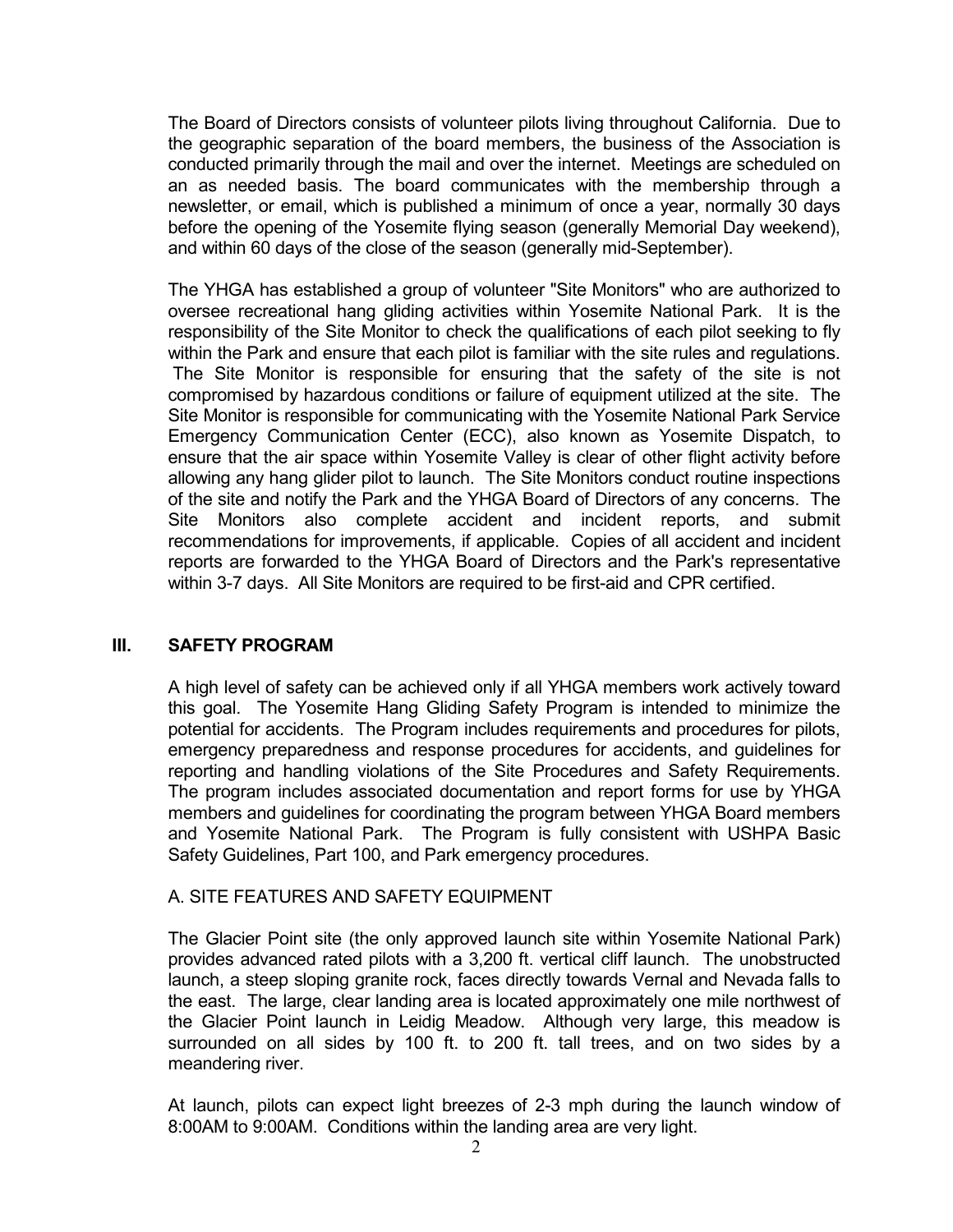The monitor must have a personal cell phone to communicate with Yosemite Dispatch to receive clearance to launch gliders from Glacier Point. There is no requirement for any other equipment. A basic first aid kit is maintained with the Site Monitor control kit.

# B. SITE PROCEDURES AND SAFETY REQUIREMENTS

In order to maximize safety and to retain the Special Use Permit, hang gliding in Yosemite National Park is very closely controlled. This requires pilots be knowledgeable of and adhere to important information pertaining to the Glacier Point site. The Yosemite National Park Site Procedures and Safety Requirements ("Site Procedures") is the document that contains this information. The Site Procedures together with the registration and waiver forms are found in Appendix 2. It includes a site map and describes pilot registration, proficiency requirements, monitor responsibilities, flight safety requirements and accountability, emergency procedures, and penalties for violations. All pilots flying in Yosemite National Park are required to read the Site Procedures and agree to the requirements. All registration forms are kept on permanent file.

The YHGA Board of Directors will undertake an annual review of the Site Manual and Site Procedures and make revisions as needed. The Board of Directors will approve revisions for YHGA and submit the revisions for review by the Yosemite National Park representative. Changes from previous versions will be marked for easy identification.

Hang gliding safety will be compromised if hazardous weather conditions develop, conflicting Park operations commence, or basic procedures are ignored. To guard against such occurrences impacting the execution of safe flights, Site Monitors will receive specialized training by past / current Site Monitors how to manage hang gliding at Glacier Point prior to performing as a Site Monitor.

# C. EMERGENCY RESPONSE PROCEDURES

Emergency procedures at the site have been developed specifically for hang gliding in Yosemite National Park. These procedures are fully compatible with existing Park emergency procedures. To enable any YHGA member or other user of the site to follow these procedures, all relevant information is provided in the Site Procedures, and included with the Site Monitor's control kit.

Several types of emergencies may arise in connection with hang gliding in Yosemite National Park. These include: 1) glider accident involving injury, 2) glider accident without pilot injury, and 3) non-flying related medical emergency.

In the event of an injury accident or illness requiring medical treatment, the following steps shall be followed:

- 1) If necessary, close launch window and terminate all other flight activities for the day.
- 2) Call Yosemite Dispatch, at 209-379-1992.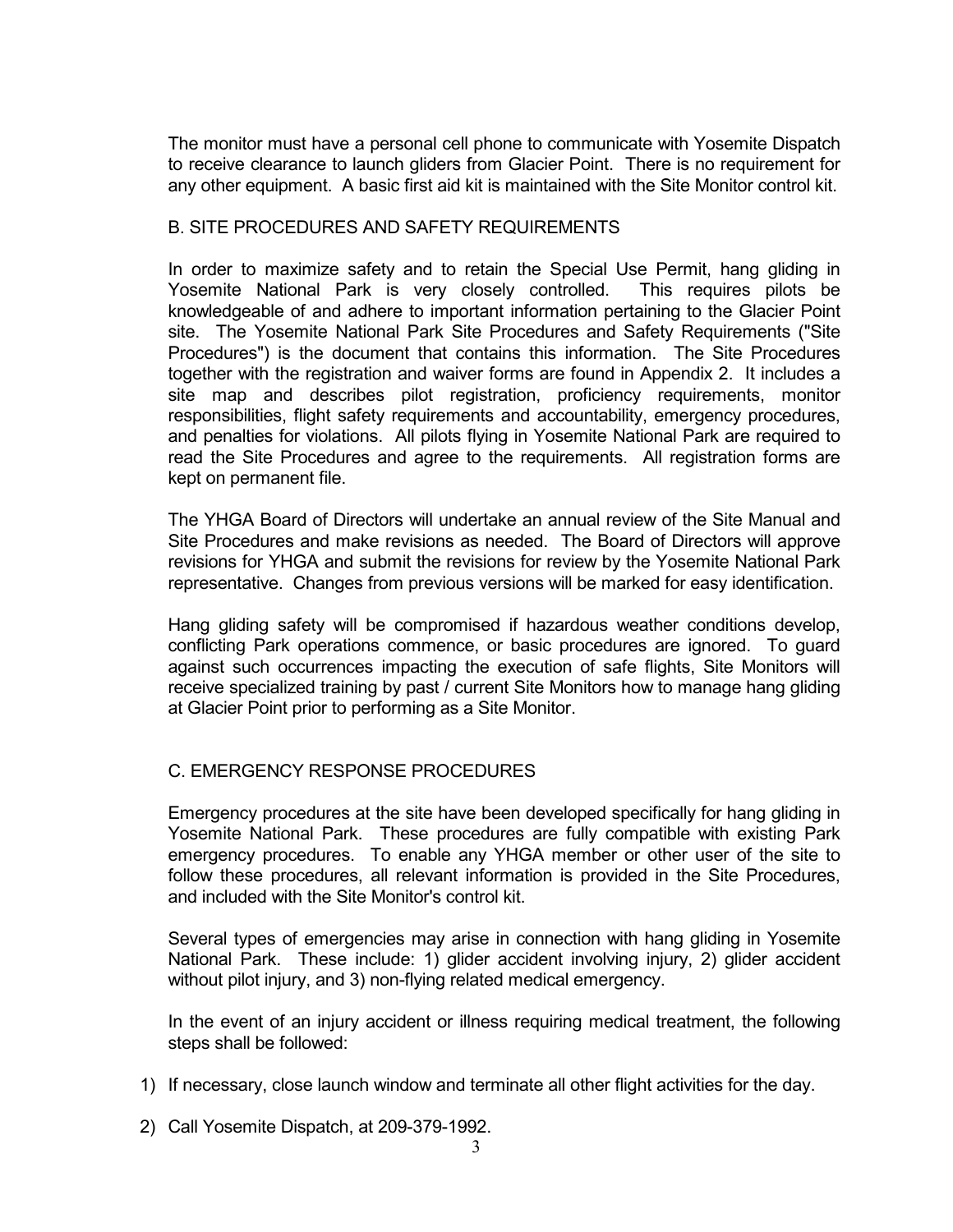- 3) If the victim requires medical treatment, request an emergency medical response through Yosemite Dispatch.
- 4) Give first aid to victim or ensure that victim receives proper care. Basic first-aid equipment is available with the Site Monitor's control kit.
- 5) Notify the Park Ranger(s) and YHGA officer(s) as soon as possible. An accident report should be completed and forwarded to the Commercial Use Authorization Manager and YHGA Board of Directors within three (3) days. A sample Accident Report Form is contained in Appendix 3.

In the event of a non-injury accident, an accident report shall be completed and forwarded to the Office of Special Park Uses Permit Manager and YHGA Board of Directors, within five (5) days.

# D. ACCIDENT INVESTIGATIONS

Formal accident investigations will only be required in the event of a "major" injury accident (life threatening, or serious injury), or upon request by the National Park Service. All incidents involving personnel injury, or property damage shall be reported to the Commercial Use Authorization Manager.

# E. VIOLATION AND INCIDENT REPORTING

In keeping with the customary practice in hang gliding, YHGA relies primarily on selfregulation by authorized Site Monitors and member pilots to ensure that the Site Procedures are adhered to in Yosemite National Park. The Site Monitors have the primary responsibility to enforce the Site Procedures. Suitable guidelines for handling violations on site are provided in the Site Procedures, including a list of specific violations and penalties. Response to violations will generally involve immediate suspension of the offending pilot by the Site Monitor present. An Incident Report (Appendix 4) shall be filed with the YHGA Board of Directors. As protection for the site, the suspension will remain effective until the matter can be addressed by the Board of Directors. All Site Procedure violations shall be investigated by the Board of Directors and offending pilots dealt with according to the best judgment of the Board Members. Violations will generally result in suspension of Yosemite flying privileges for a specified time. Violation of National Park Service regulations or Commercial Use Authorization may result in criminal charges against the violator. In the event a violation seriously jeopardizes flying in Yosemite National Park, or the welfare of the sport, the YHGA Board of Directors will inform the USHPA and recommend the appropriate action, which may include the revocation of the pilot's rating card.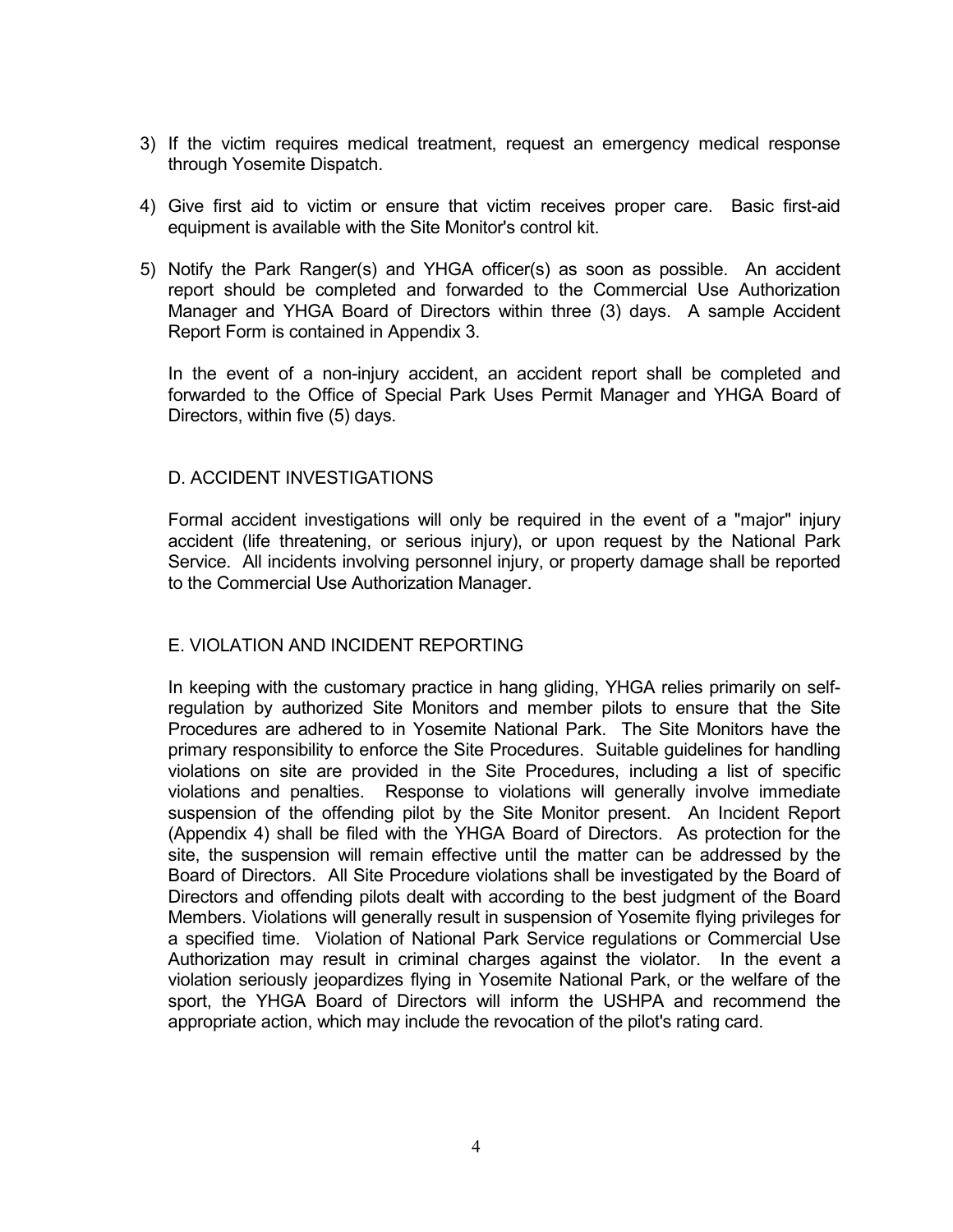# **APPENDICES**

- 1. YHGA Bylaws
- 2. YHGA Site Procedures and Safety Requirements
- 3. YHGA Accident Report Form
- 4. YHGA Incident Report Form
- 5. YHGA Application Form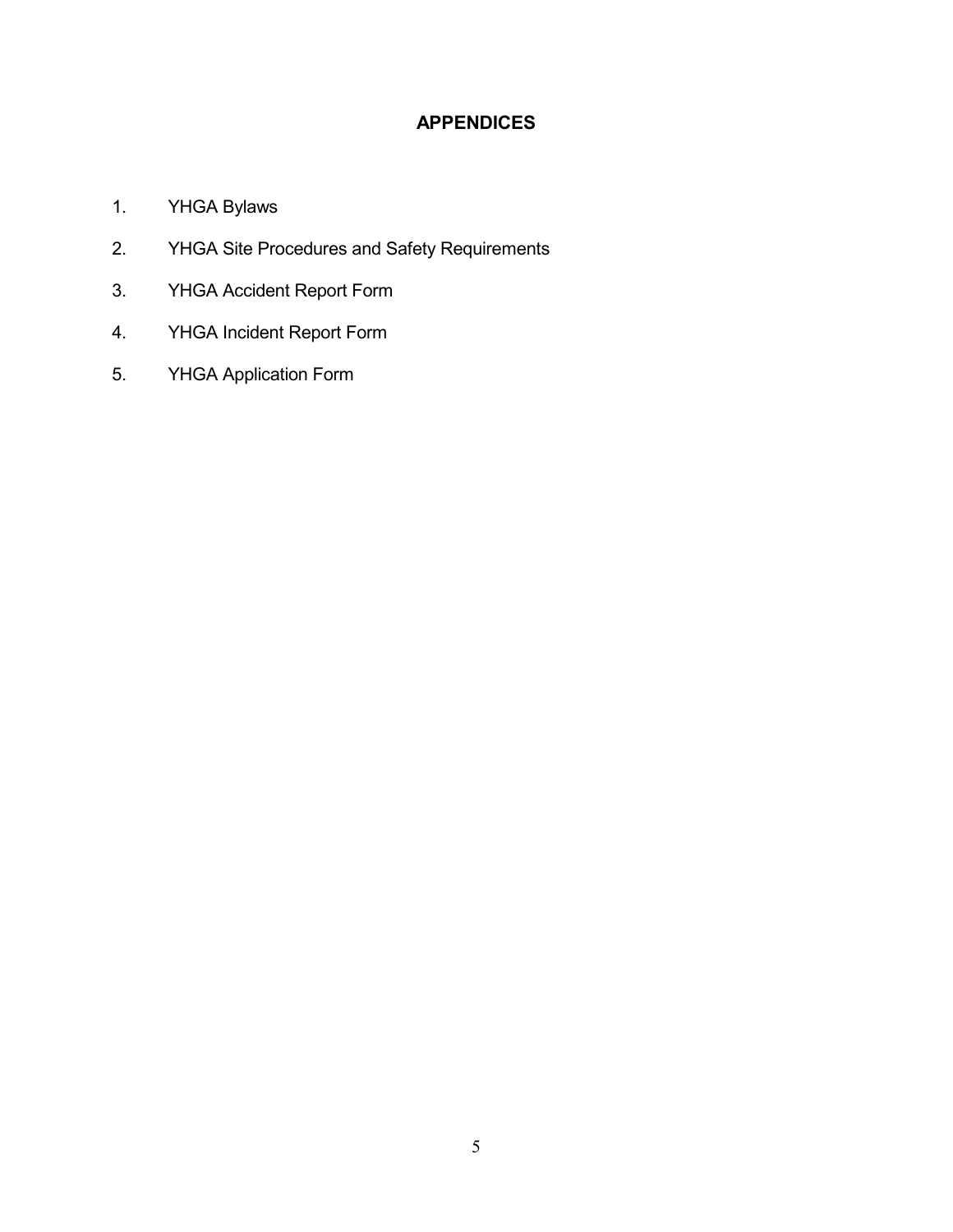# APPENDIX 1 – YHGA BYLAWS

# **YOSEMITE HANG GLIDING ASSOCIATION, INC. BYLAWS**

# ARTICLE I - NAME AND PURPOSE

Section 1. The name of this Association shall be the Yosemite Hang Gliding Association, Inc. (YHGA).

Section 2. The purpose of the YHGA is to: 1) provide an organization which works with Yosemite National Park to preserve the sport of recreational hang gliding in Yosemite National Park, 2) promote safety, 3) improve the public image of the sport, and 4) to the exchange of information among its members.

## ARTICLE II - MEMBERSHIP

Section 1. A member of YHGA is an individual who has filed an application for membership with the Treasurer and whose dues are paid or has been accepted as a Site Monitor.

Section 2. A full member will receive the YHGA Newsletter and may vote as provided for in these bylaws.

# ARTICLE III - MEETINGS

Section 1. There are no regularly scheduled meetings of the YHGA. All necessary business will be conducted by the Board of Directors or through email as determined necessary by the Board.

# ARTICLE IV - EXECUTIVE BOARD

Section 1. The Board of Directors is responsible for ensuring that all flight activities conducted within Yosemite National Park are conducted in a manner which does not jeopardize the future of hang gliding in the Park. The Board is ultimately responsible for developing and maintaining Site Procedures which are reviewed by Yosemite National Park. The Board will keep the membership informed of its activities and all actions are subject to review and approval by the YHGA membership. The Board will also perform other duties noted in the bylaws. Within the Board, issues will be decided by a majority vote of all Board Members.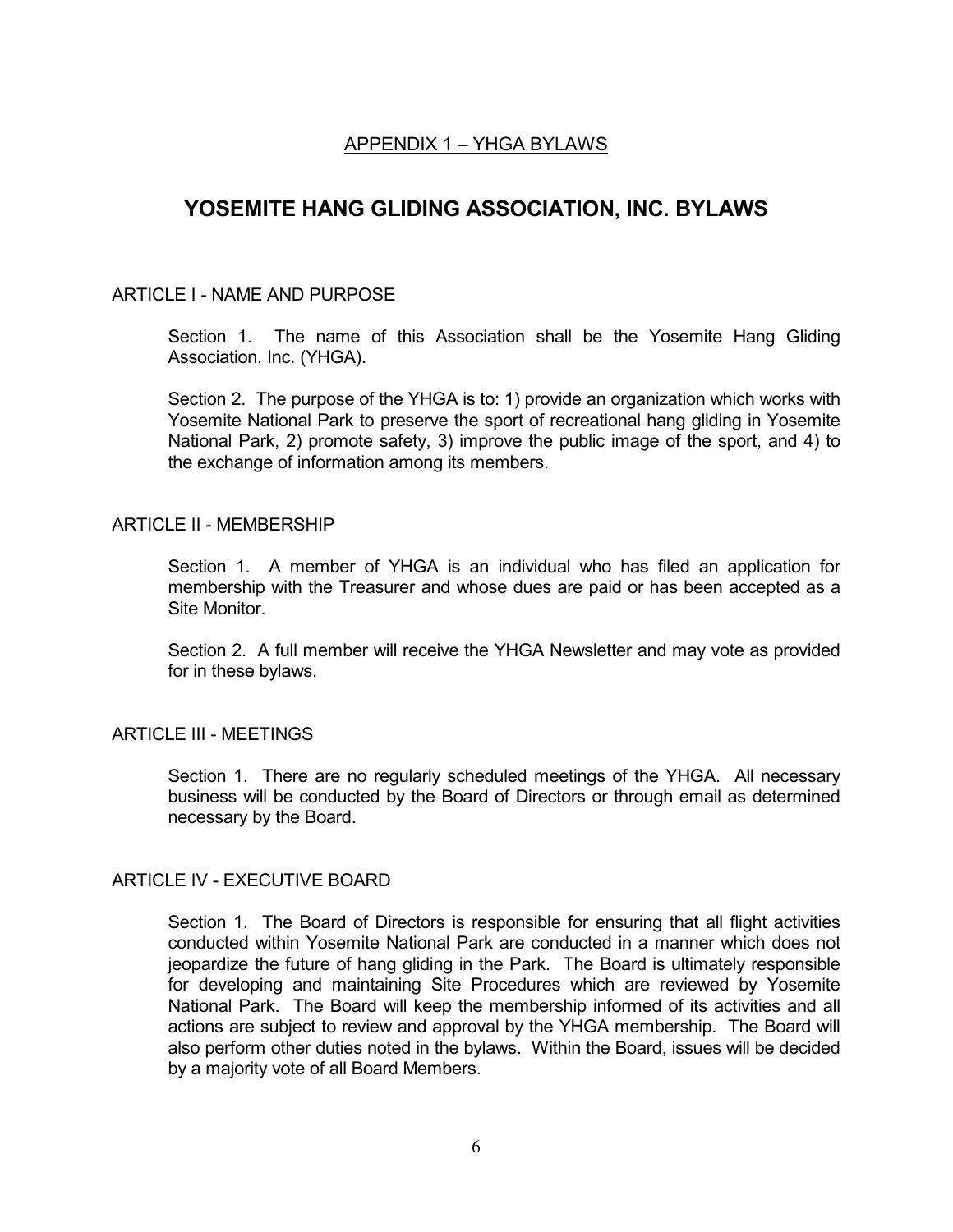#### ARTICLE V - OFFICERS

Section 1. The officers of YHGA consist of the President, Vice-President, Secretary, Treasurer, and Flight / Safety Director.

Section 2. The term of office is one year. Elections are held during June (Opening Weekend) of each year. Candidates for office may be nominated or volunteer. All candidates must be YHGA members, and their nominations must be seconded by another YHGA member. The names of candidates elected for office will then be published on the YHGA website. The election will be decided by a simple majority vote of the members present at the meeting.

Section 3. Any officer vacancy shall be filled by majority vote of the members at the earliest possible opportunity.

Section 4. Each officer shall serve without compensation or reward, except as otherwise provided by these bylaws.

Section 5. The duties of the officers are as follows.

- **President** The President shall have general supervision of the management of all affairs of YHGA. With the approval of the other Board members, the President will sign and execute all contracts in the name of YHGA.
- **Vice-President** The Vice-President is vested with all the powers of and shall perform the duties of the President in the absence or disability of the President and shall perform such duties as delegated to him by the President.
- **Secretary** The Secretary shall record and submit the minutes of all Board activities to the membership, be responsible for membership notices and keeping historical records of the club and shall perform other duties as delegated by the President.
- **Treasurer** The Treasurer shall manage the receipt sand deposits of YHGA funds, make disbursements authorized in budgets approved by the Board, prepare all required financial reports, accept applications for membership and keep records of membership applications, expirations, and renewals. The Treasurer will perform other duties as delegated by the President and make reports on YHGA membership and financial status in each issue of the newsletter.
- **Flight Director / Safety Officer** The Flight Director / Safety Officer is responsible for keeping the membership advised of all matters pertaining to flight safety and flying activities at sites in current use or contemplated for future use by YHGA members. The Flight Director / Safety Officer is responsible for recommending YHGA policy in all matters relating to safety, training, instruction, and reviews all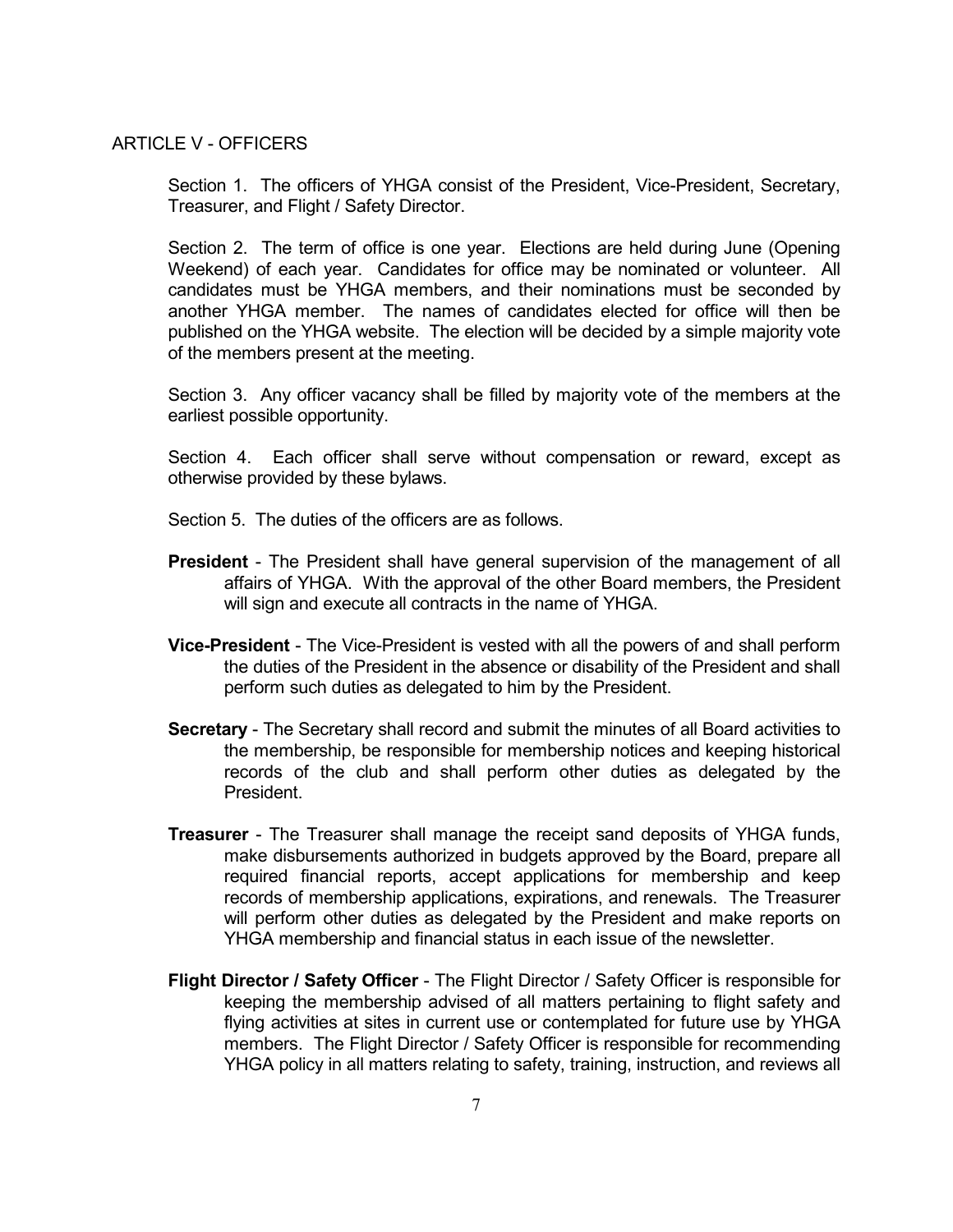rules and procedures for site operations undertaken by YHGA. The Flight Director / Safety Officer investigates and reports to members on significant accidents and must be a USHPA Observer or Instructor holding a USHPA pilot proficiency rating of at least Hang IV.

Section 6. Removal from Office. An officer may be removed from office for cause, such as violation of bylaws of YHGA, or for conduct prejudicial to the best interests of YHGA. Such action shall require the affirmative vote of all the other Officers.

#### ARTICLE VI - COMMITTEES

Section 1. Committees may be formed by the President at any time deemed necessary. Committee Chairmen are appointed by the President subject to veto by the Executive Board. The members are appointed to or dropped from the committee by the Committee Chairman with the approval of the President. Committees function as special groups organized to carry out specific activities of YHGA. Committee actions or decisions affecting the YHGA membership shall be submitted to the Board for approval by majority vote. The Executive Board may review committee actions as appropriate.

#### ARTICLE VII – NEWSLETTER

Section 1. The newsletter is published once a year by the Newsletter Editor or the President. The newsletter will contain notification of club activities, financial reports, a schedule of open flying days, a summary of accident/incident reports and any other information deemed important for the continued safe use of Yosemite National Park.

Section 2. Newsletter Editor - The Newsletter Editor is responsible for all activities necessary to publish the YHGA Newsletter twice a year. This includes organizing, composing, printing, and distribution of contributed material for the newsletter which is to be received by contributing members in advance of each publication date. The Newsletter Editor maintains the library of all issues published by the club. The Newsletter Editor is appointed by the President subject to the approval of the Executive Board. The YHGA website may contain all documents associated with items mentioned in Article VII.

#### ARTICLE VIII - AMENDMENTS

The bylaws may be amended with the approval of two-thirds of the membership at any YHGA meeting. An amendment may be proposed by a majority of the Executive Board or by petition of twenty percent (22%) of the membership. All amendments must be published in full in the newsletter along with a mail-in- ballot which will be used to determine membership acceptance or rejection of the amendment.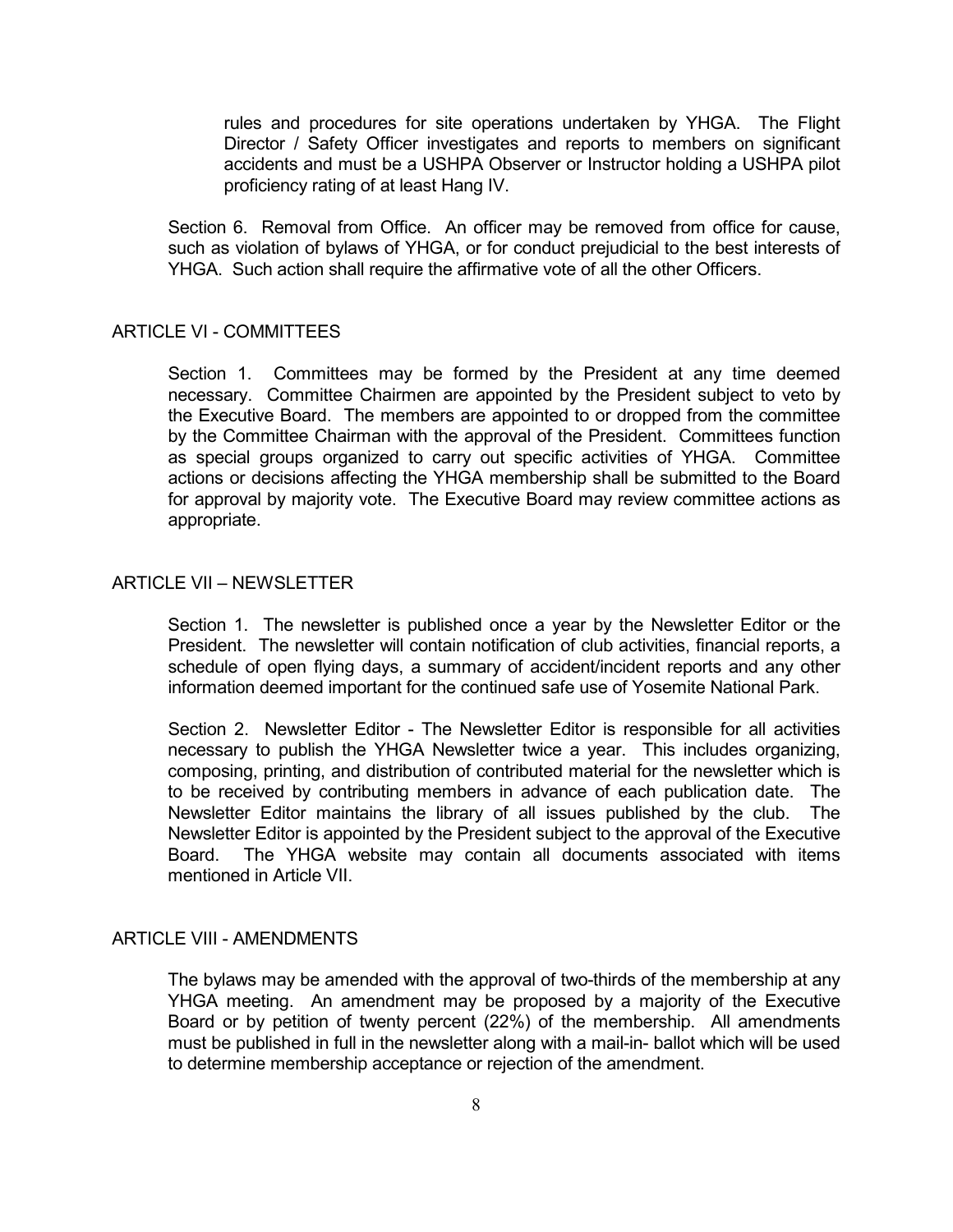# **YHGA SITE PROCEDURES AND SAFETY REQUIREMENTS**

# I. INTRODUCTION

The Yosemite Hang Gliding Association (YHGA) is designated by Yosemite National Park, through a Commercial Use Authorization (CUA), to administer all recreational hang gliding activities within Yosemite National Park. The purpose of these procedures is to inform pilots of their responsibilities while flying in Yosemite. This is essential to ensure maximum safety and protect future access to the site for the entire hang gliding community. Throughout this manual, hang gliding is meant to include class 1 and 2 non-powered hang gliders only and specifically excludes class 3 (paragliders) and parachutes used in base jumping activities.

# II. SITE DESCRIPTION

Yosemite National Park's Glacier Point is a premier site for hang gliding in Northern California. The site is currently open to advanced (H4 and H5) rated pilots only. The Glacier Point site (the only approved launch site within Yosemite National Park) provides a 3200 ft. vertical cliff launch. The unobstructed launch, a steep sloping granite rock, faces directly towards Vernal and Nevada falls to the east. The large, clear landing area is located approximately one mile northwest of the Glacier Point launch in Leidig Meadow. Although very large, Leidig Meadow is surrounded on all sides by 100 ft. to 200 ft. tall trees and on two sides by a meandering river.

At launch, pilots can expect light breezes of 2-3 mph during the launch window of 8:00AM to 9:00AM. Wind conditions within the landing area are very light.

# III. PILOT REGISTRATION

Flying at Glacier Point is limited to those days when an approved Site Monitor is present. A schedule for site monitor availability will be available on the YHGA website.

Pilots wishing to fly from Glacier Point shall make reservations for each day they wish to fly. Reservations are made via the YHGA website, at www.yosemitehg.org. Reservations are accepted on a first-come first-served basis. Reservations will be accepted for the first sixteen (16) pilots only, after which a waiting list will be initiated. Site Monitors will download a reservation list from the web site prior to arriving at Yosemite National Park. Reservations shall not be accepted for the upcoming weekend after 10:00AM the preceding Friday. Pilots who show up at Glacier Point without reservations will only be allowed to fly if there is room in the sixteen pilot group and they are on site in time to safely set up their equipment and sign-in. The site monitor has the final say in deciding if a pilot is allowed to fly.

All pilots, including YHGA members and non-members must read the "Site Procedures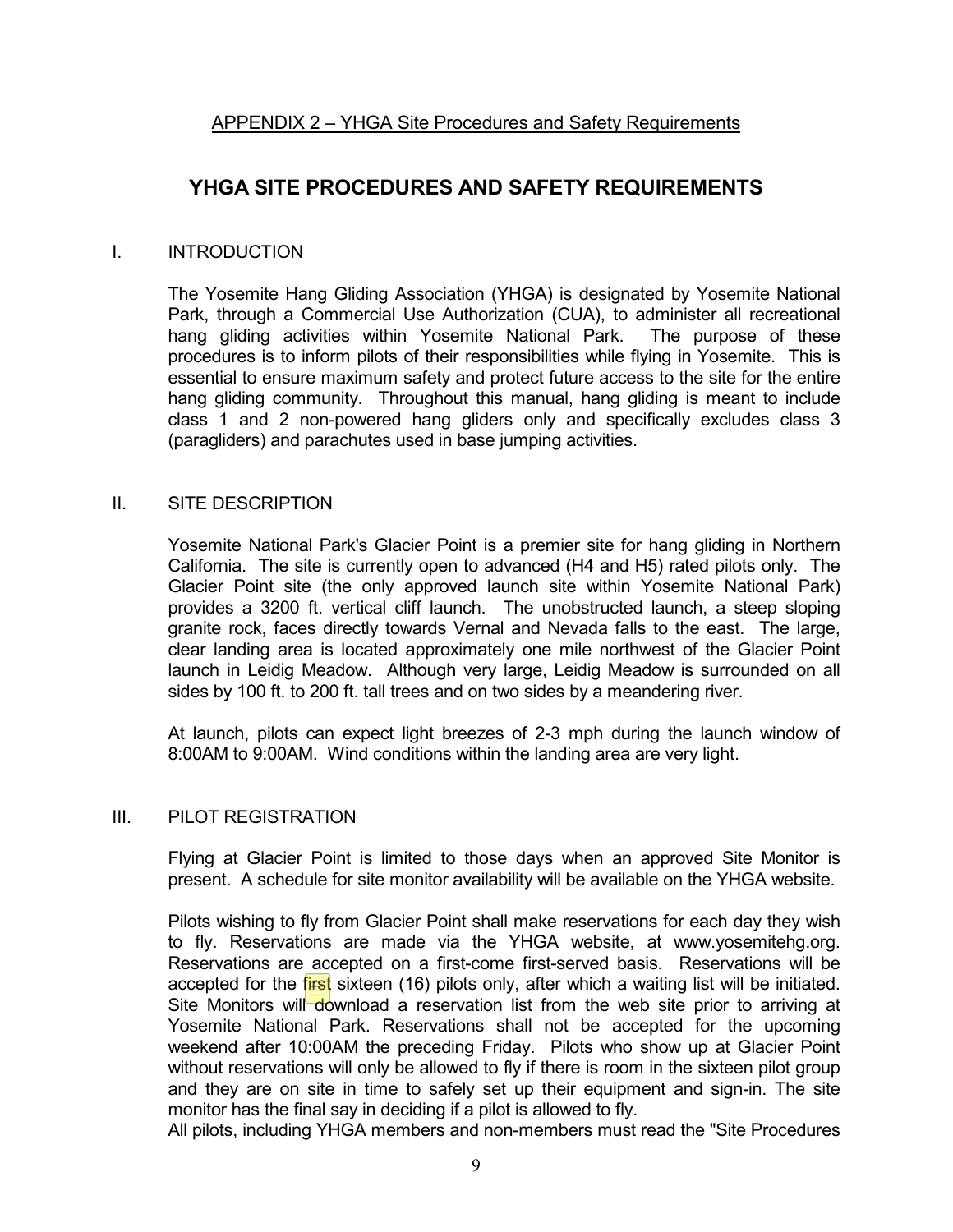for Pilots" and fill out and sign the registration form prior to initiating any flight. All pilots must be at least 18 years old. The registration materials and forms may be obtained from the YHGA Site Monitor. All registration forms will be kept on permanent file by the YHGA President. For insurance purposes, all pilots must be current members of the United States Hang Gliding and Paragliding Association (USHPA) and must have proof of USHPA membership. Temporary membership / rating forms will not be accepted as proof of membership / rating.

## IV. PILOT PROFICIENCY REQUIREMENTS

As noted above, ONLY advanced rated pilots (or above) are permitted to fly in Yosemite National Park.

- Tandem: Tandem flights are not permitted within Yosemite National Park.
- Aerobatics: Aerobatic flying from Glacier Point is not permitted. For the purpose of these Site Procedures, aerobatic flying is defined as any maneuver that exceeds a bank angle of 60 degrees or nose up or down pitch angle of 30 degrees, or spins. Any violation of this rule will result in an immediate suspension of all flying privileges for a minimum period of 30 days and a maximum of 1 year.
- Paragliders: Paragliding in Yosemite National Park is not permitted. Any pilot conducting a paraglider flight will be subject to citation by the National Park Service. Additionally, if the pilot is a member of the USHPA, the pilot may face disciplinary action from the USHPA.

# V. PILOT SAFETY RESPONSIBILITIES AND ACCOUNTABILITY

This section summarizes the safety-related responsibilities contained in the Site Procedures for all users of the site.

- A) All pilots must:
	- 1) Read Procedures for Pilots
	- 2) Carry valid proof of USHPA membership
	- 3) Comply with all Flying and Site Safety Requirements (paragraph VI).
	- 4) Are equipped with personal protective equipment (paragraph VI.A)
	- 5) Have and airworthiness glider (paragraph VI.B)
	- 6) Perform preflight and takeoff check (paragraph VI.C)

## VI. FLYING AND SITE SAFETY REQUIREMENTS

All flying within Yosemite National Park will be conducted with safety as the first priority. Aside from obvious direct benefit to pilots, accident prevention is imperative to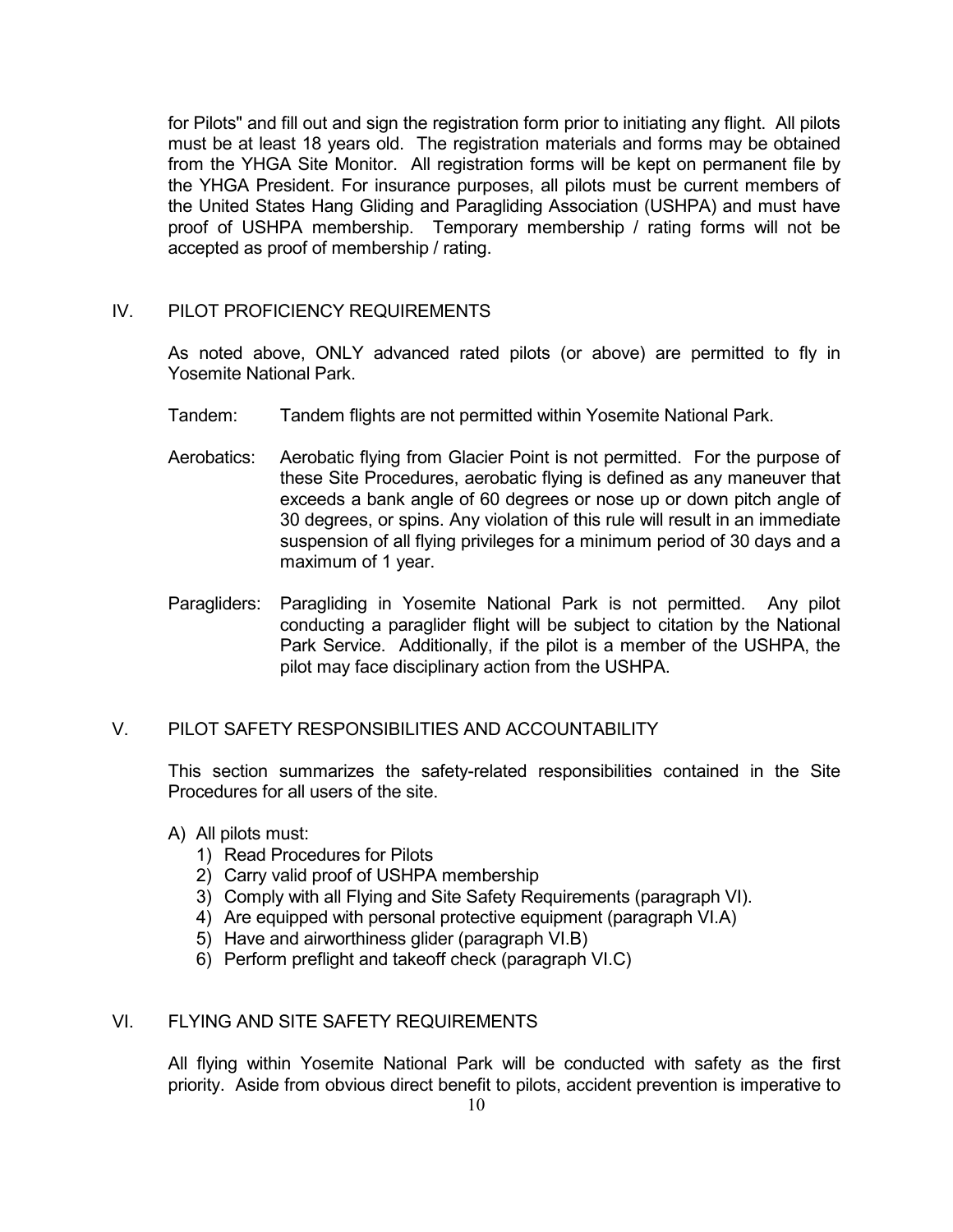prevent loss of the site for hang gliding due to the high public visibility of Yosemite National Park.

A. Personal Protective Equipment - All pilots are required to wear a helmet and fly with a locking type carabiner and a backup hang loop. Pilots must also wear a parachute with safeties installed to prevent accidental deployments. It is further recommended that all pilots wear protective clothing covering arms and legs, enclosed footwear, gloves, and eyeglass retainers.

B. Glider Airworthiness - Gliders must be maintained in satisfactory airworthy condition in full accordance with manufacturer's recommendations. Periodic inspection and maintenance are the responsibility of the pilot. If, in the judgment of a YHGA monitor, YHGA officer, or any YHGA member pilot, a glider is deemed unsafe (i.e., does not meet current safety standards), then that member has the responsibility and authority to immediately ground that glider from flying at Yosemite.

C. Required Operating Procedures:

- 1) Preflight Check Following glider assembly, the pilot will conduct a thorough preflight check in accordance with manufacturer's recommendations. Site Monitors will perform all preflights.
- 2) All launches must be witnessed and assisted by the on duty Site Monitor and must occur at the designated launch area just East of the Glacier Point information shack.
- 3) Takeoff Check Prior to each takeoff, the pilot will follow standard check of harness hook-in, assure clear airspace before beginning the takeoff run, and allow sufficient clearance from launch to assure positive control of the glider before entering and securing the flight harness.
- 4) All landings within the park are restricted to the designated landing area (Leidig Meadow) except for emergency landings dictated by obvious safety considerations. Any Emergency landing will be reported to the NPS.
- 5) Immediately after landing, pilots must check for other approaching gliders and move their own glider as necessary to clear the touchdown point for the approaching glider.
- 6) Pilots are prohibited from using the site for testing experimental gliders, unnecessary parachute deployments, or any hazardous operations.
- 7) Pilots are responsible for adhering to all applicable Federal Air Regulations (FARs).
- D. Unsafe Weather Conditions. The Site Monitor, or any YHGA officer may, on the basis of adverse flying conditions, close the site to all flying for the duration of the adverse conditions.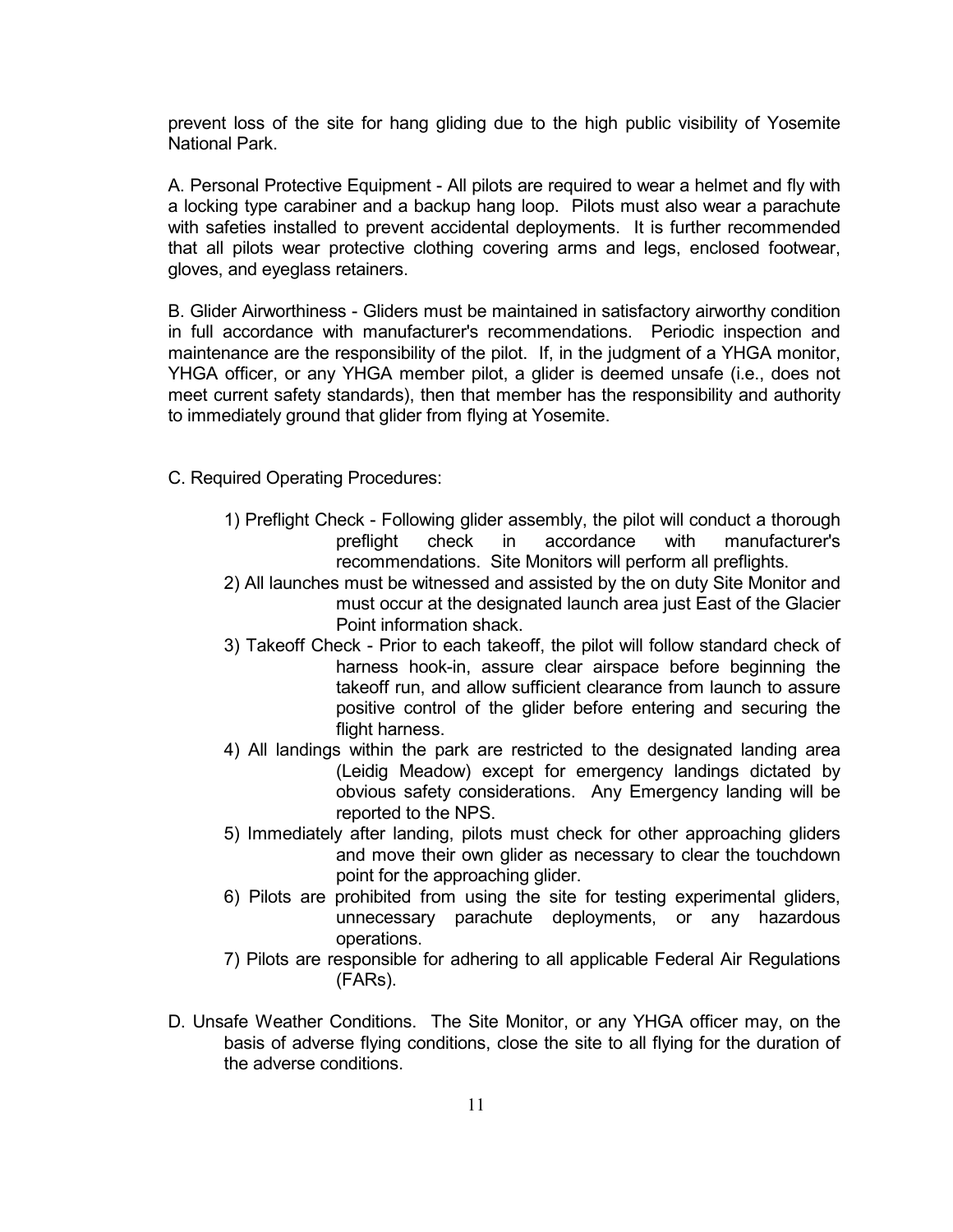- E. Quantity of Flights Allowed. A maximum of sixteen (16) flights per day will be allowed from Glacier Point. This does not include the site monitor if he/she chooses to fly (ie., 17 flights will be allowed if the site monitor is flying). However, the Site Monitor will remain responsible for ensuring that ALL launches are completed by 9:00 am. and that all pilots are on the ground by 10:30 am. Reservations will not be taken for more than sixteen pilots. A waiting list will be initiated when all sixteen reserved spots are taken.
- F. Spectators, Smoking:
	- 1) Spectators For their own safety, spectators are prohibited within twenty feet of the launch area. It is the Site Monitor's responsibility to maintain control of all spectators.
	- 2) Spectators Pilots are encouraged to remember that spectators are also Park visitors and they have just as much right to enjoy the Park's natural wonders as do the visiting hang glider pilots. Please be courteous.
	- 3) Smoking Due to extreme fire hazard in the summer and to simplify controlling this hazard, smoking is not permitted at any time in the launch and landing areas.

#### VII. MONITOR RESPONSIBILITIES

The following represents the detailed responsibilities of Site Monitors who have overall control and responsibility for all aspects of flight operations:

- 1) The Site Monitor will arrive at the Glacier Point launch area no later that 7:00 am. No flights will be permitted without a Site Monitor present.
- 2) The Site Monitor will check the credentials of all pilots to ensure:
	- a) That each pilot is in possession of an advanced rating (only plasticized cards will be accepted from U.S. pilots. Foreign pilots are allowed to fly with a recognized foreign rating and a temporary USHPA membership).
	- b) That each pilot has read the Site Procedures and
	- c) That each pilot has a current application to fly on file.
	- d) Any commercial filming requires a Special Use Permit from the NPS. Do not allow **ANY** photography if it appears to pose a safety concern.
- 3) YHGA membership.
	- a) A YHGA membership is required to fly at the site
	- b) Any pilot wishing to become a member of the YHGA will pay the Club \$20.00 which will entitle that pilot to a seasonal membership in the YHGA.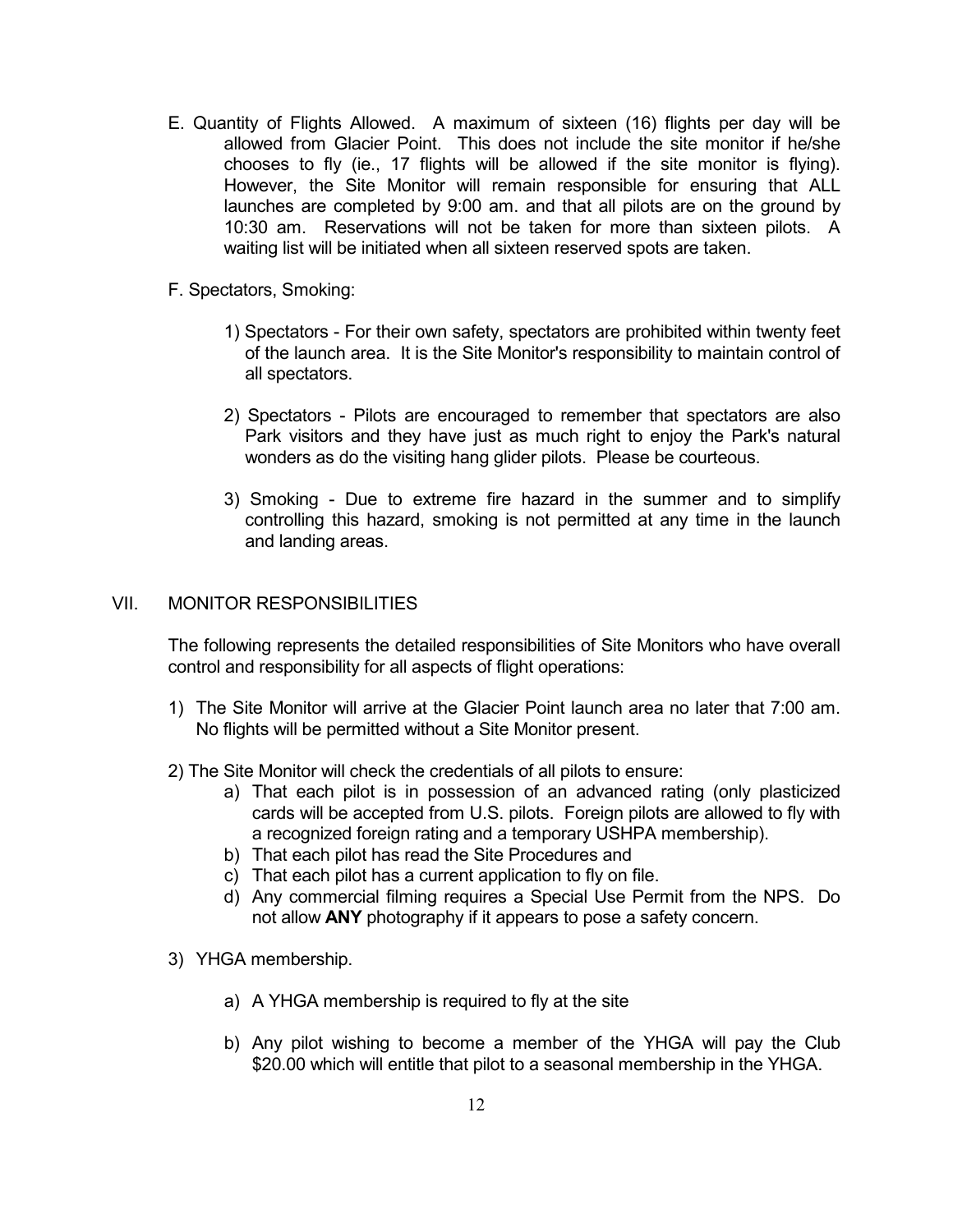- c) Site Monitor shall forward the Daily Flight Log sheets covering their period of responsibility along with check for all funds collected to the President using the forms in the Site Monitor's supply kit. All checks shall be made payable to "YHGA". The Site Monitor shall keep any cash received and forward a personal check in the amount of the cash received along with the daily flight log.
- 4) The Site Monitor has the responsibility to perform a preflight inspection on each glider to ensure its airworthiness. Additionally, the Site Monitor shall ensure that each pilot is using all the mandatory equipment (backup hang loop, parachute w/safeties, etc.)
- 5) The Site Monitor shall advise all pilots of local weather conditions, launch considerations, landing zone location, emergency reporting procedures and any other information that is necessary for a safe flight. It is recommended the Site Monitor check the valley from the northern point (railing) to ensure the valley is not fogged in.
- 6) The Site Monitor has the final say in determining whether flight operations will be allowed or disallowed due to weather condition, pilot condition, condition of flight equipment, or Park operations, which may present a conflict with flight operations.
- 7) Gaining flight clearance from Yosemite Park Dispatch:
	- a) The Site Monitor shall contact the Yosemite Dispatch at approximately 8:00 AM to request flight clearance, at 209-379-1992. All communications must be brief and to the point. Make sure you know what you are going to say before you say it.
	- b) The communication should be similar to the following:

## **YOSEMITE DISPATCH, THIS IS THE GLACIER POINT HANG GLIDING MONITOR.**

# **WE HAVE\_\_\_\_\_GLIDERS REQUESTING PERMISSION TO LAUNCH BEGINNING IN APPROXIMATELY\_\_\_\_\_MINUTES. ARE WE CLEAR TO LAUNCH?**

If clearance is received, the proper response should be:

## **COPY, GLIDERS CLEAR TO LAUNCH. THANK YOU.**

c) If no clearance is received, it is important for the Monitor to determine if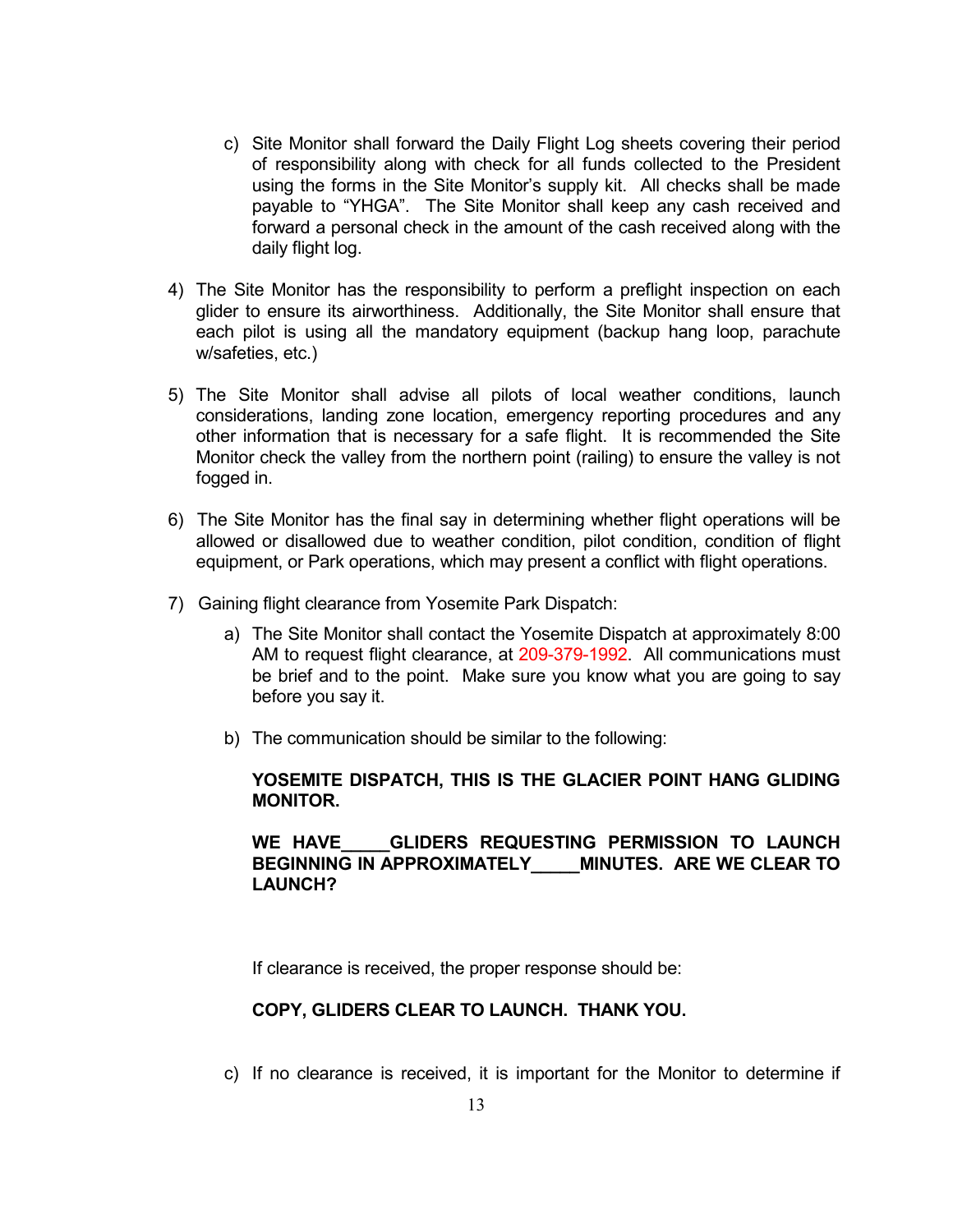clearance will be received in time to launch some or all of the gliders. All communications must be brief and concise. Responses to Yosemite Dispatch transmissions should begin with: **COPY, then repeat the dispatcher's statement**, of no clearance for launch, indicating receipt of the transmission.

- d) Assuming no objection is received, flight operations can be initiated. If objections are received, the Monitor should determine their impact on operations and act accordingly.
- e) The Site Monitor shall remain at launch until the last launch is completed. Once the last pilot has landed, the Site Monitor shall inform Yosemite Dispatch that flight operations are finished for the day.
- f) If connection is scratchy or broken and you are unable to hear a clear transmission, request that Yosemite Dispatch repeat their transmission.

## **YOSEMITE, UNABLE TO COPY, PLEASE REPEAT**

#### g) **If no contact is made with Yosemite Dispatch, NO LAUNCHES ARE ALLOWED until official clearance is received.**

- 8) The Site Monitor is responsible for crowd control at launch and will instruct the first pilot to launch to assume crowd control duties in the landing area to ensure spectators are not in a dangerous position with incoming hang gliders.
- 9) The Site Monitor must report accidents to the Park Dispatch as follows:

**NO INJURY-NO RESCUE REQUIRED**: Call via cell phone, at 209-379- 1992. If necessary, a ranger will respond as soon as possible to take an NPS incident report. A written report of the incident may be mailed to the Commercial Use Office at P.O. Box 700, El Portal, CA 95318, or emailed to [Yose\\_CUA@nps.gov.](mailto:Ruth_Middlecamp@nps.gov)

**INJURIES/RESCUE REQUIRED:** Call 9-1-1 with location and extent of injuries and have a person with knowledge of the accident remain with the cell phone for contact purposes.

- 10) The Site Monitor will ensure that all launches are complete by 9:00AM and that Yosemite Dispatch is notified upon completion of the last landing.
- 11) The Site Monitor is responsible for ensuring that the following items are complete before self-launching:
	- a) That the Site Monitor supply kit is returned to its storage area.
	- b) Any accidents / incidents must be reported on the appropriate accident /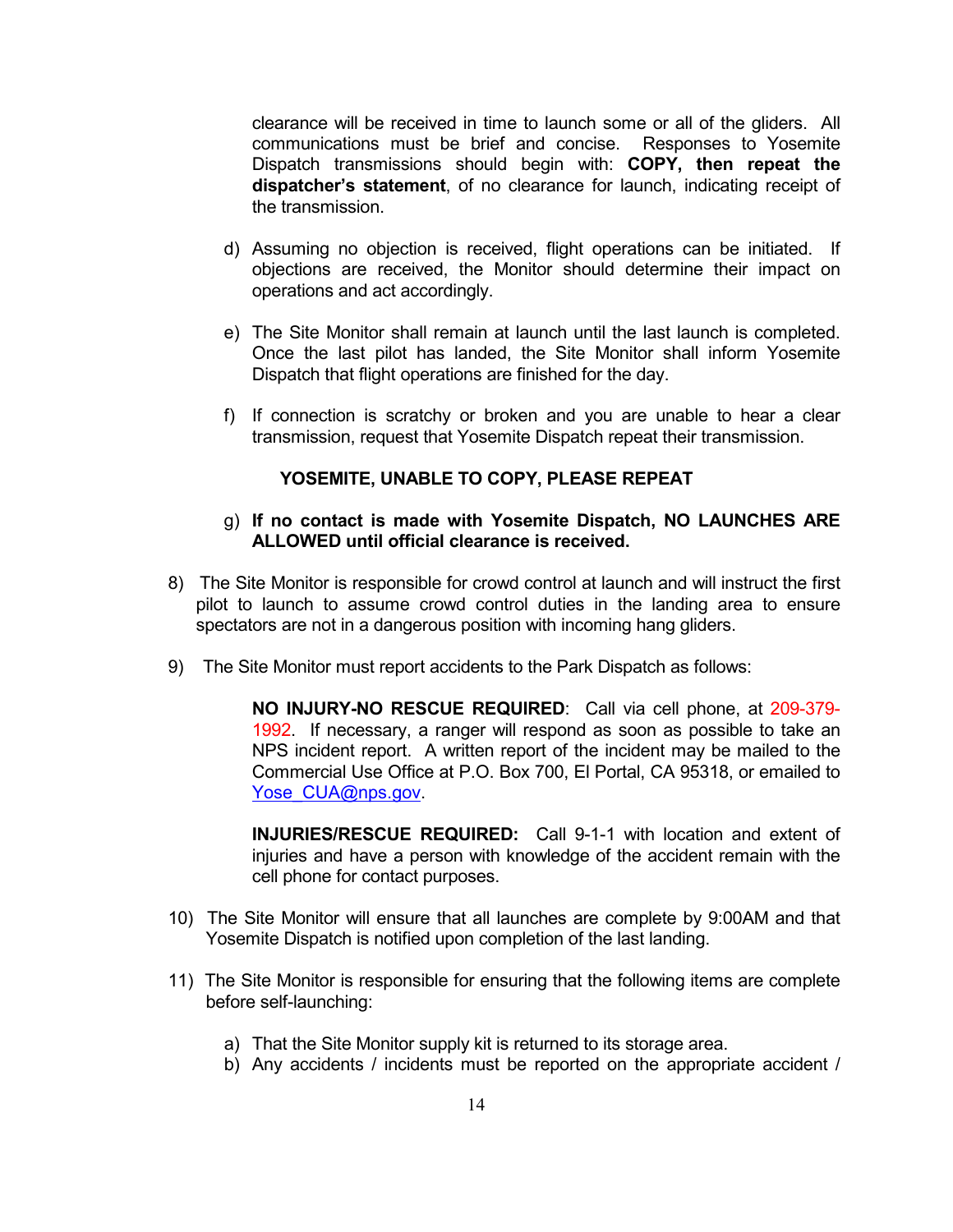incident form and any injury accidents must be reported to the Park Dispatcher.

c) Any irregularities should be documented on the back of the Daily Flight Log.

# 13) Monitors  $\rightarrow$  **HOOK IN!!!**

#### VIII. VIOLATIONS

National Park Rangers have authority to issue citations or make arrests for violations of Park regulations including but not limited to parking, speeding, or any violations of the terms of the Commercial Use Authorization conditions. Each approved Site Monitor is responsible for ensuring the YHGA Site Procedures are followed. Pilots who violate these procedures will have their flying privileges at Yosemite National Park suspended or revoked. YHGA penalties for violations are effective immediately and will be reviewed by the YHGA Board of Directors for further action if required. The following violations will result in suspension. Subsequent violations will carry higher penalties, up to and including permanent suspension. YHGA Site Monitors and/or member pilots must file an Incident Report with the Board of Directors for violations of Site Procedures or park rules. Incident Report forms are available in the launch area lockbox. Pilots are encouraged to submit an Incident Report for any other circumstances they feel constitute a threat to safe use of the site.

Specific site restrictions and representative penalties are described as follows. -

- A. A pilot who knowingly flies or knowingly allows another pilot to fly without current USHPA membership, the appropriate proficiency rating, or while on suspension from a previous violation, will be suspended for a minimum of 30 days.
- B. A pilot who performs aerobatics will have his/her normal flying privileges suspended for a minimum 30 days.
- C. Any pilot who flies in an obviously unsafe manner will have his/her flying privileges at Yosemite National Park, at least temporarily, if not permanently, revoked. This includes any aerobatics, in-flight maneuvers, or any other flying activity considered to be obviously unsafe according to the common sense and reasonable judgement of pilots of average experience. All penalties will be imposed without regard to the circumstances constituting such activity, whether related to inadequate skill level, lack of pilot judgement, operating with defective or unsafe equipment, endangering the safety of spectators or other pilots, flying in unsafe weather conditions, or any other factor. A penalty beginning from the time of infraction will extend for a 60-day period pending further action by the YHGA Board of Directors.
- D. Paragliders are not permitted to land or takeoff within Yosemite National Park. Any such occurrence will result in the pilot having his/her privileges permanently revoked at Yosemite National Park, and the person(s) will be referred to the Park